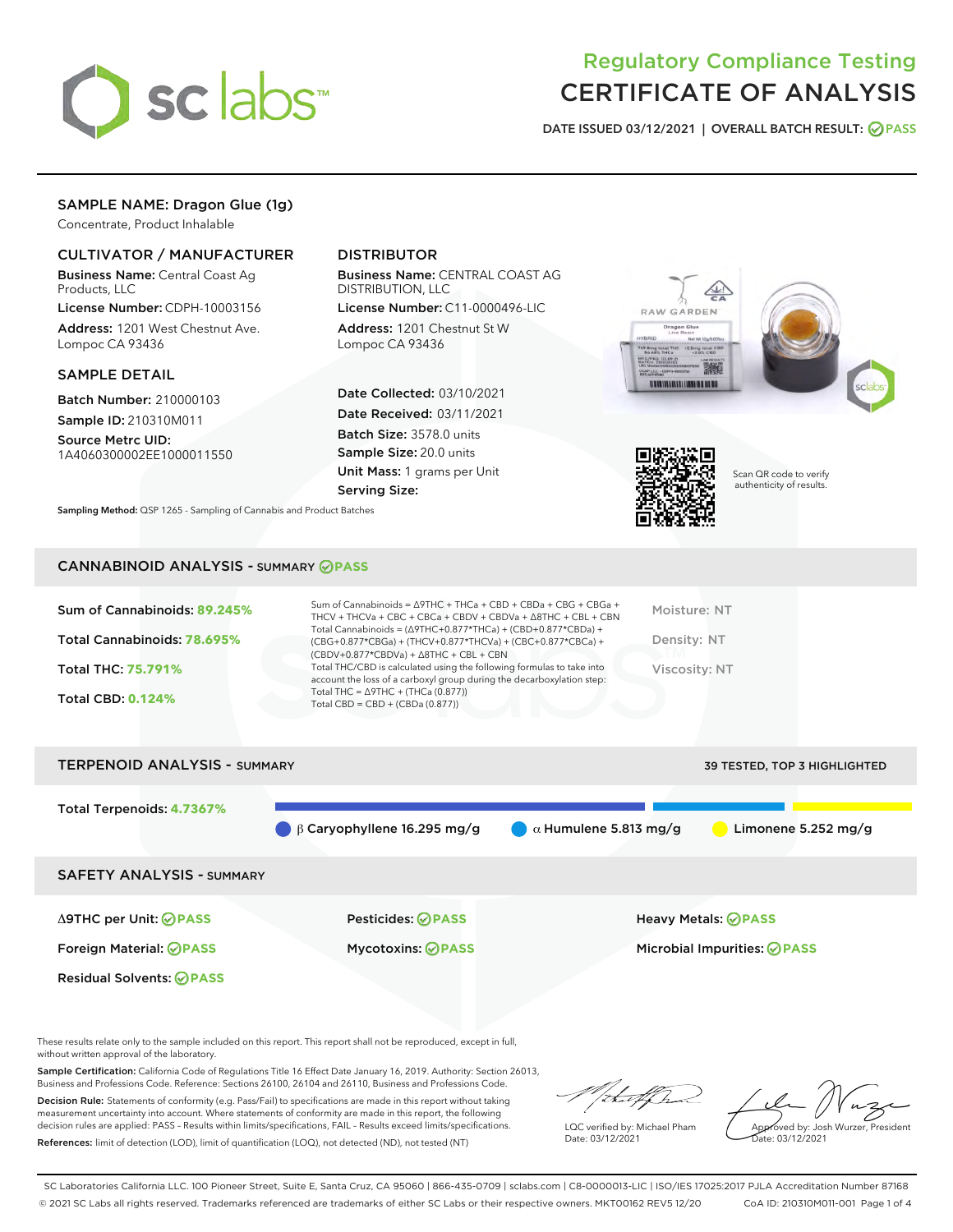



DRAGON GLUE (1G) | DATE ISSUED 03/12/2021 | OVERALL BATCH RESULT: ☑ PASS

## CANNABINOID TEST RESULTS - 03/11/2021 2 PASS

Tested by high-performance liquid chromatography with diode-array detection (HPLC-DAD). **Method:** QSP 1157 - Analysis of Cannabinoids by HPLC-DAD

TOTAL CANNABINOIDS: **78.695%** Total Cannabinoids (Total THC) + (Total CBD) + (Total CBG) + (Total THCV) + (Total CBC) +

(Total CBDV) + ∆8THC + CBL + CBN TOTAL THC: **75.791%**

Total THC (∆9THC+0.877\*THCa)

TOTAL CBD: **0.124%**

Total CBD (CBD+0.877\*CBDa)

TOTAL CBG: 1.61% Total CBG (CBG+0.877\*CBGa) TOTAL THCV: 0.31%

Total THCV (THCV+0.877\*THCVa)

TOTAL CBC: 0.86% Total CBC (CBC+0.877\*CBCa)

TOTAL CBDV: ND Total CBDV (CBDV+0.877\*CBDVa)

| <b>COMPOUND</b>  | LOD/LOQ<br>(mg/g)          | <b>MEASUREMENT</b><br><b>UNCERTAINTY</b><br>(mg/g) | <b>RESULT</b><br>(mg/g) | <b>RESULT</b><br>(%) |
|------------------|----------------------------|----------------------------------------------------|-------------------------|----------------------|
| <b>THCa</b>      | 0.05/0.14                  | ±21.269                                            | 827.59                  | 82.759               |
| <b>A9THC</b>     | 0.06 / 0.26                | ±1.105                                             | 32.11                   | 3.211                |
| <b>CBGa</b>      | 0.1/0.2                    | ±0.82                                              | 15.7                    | 1.57                 |
| <b>CBCa</b>      | 0.07/0.28                  | ±0.480                                             | 9.81                    | 0.981                |
| <b>THCVa</b>     | 0.07/0.20                  | ±0.169                                             | 3.54                    | 0.354                |
| <b>CBG</b>       | 0.06/0.19                  | ±0.090                                             | 2.29                    | 0.229                |
| <b>CBDa</b>      | 0.02/0.19                  | ±0.041                                             | 1.41                    | 0.141                |
| $\triangle$ 8THC | 0.1 / 0.4                  | N/A                                                | <b>ND</b>               | <b>ND</b>            |
| <b>THCV</b>      | 0.1/0.2                    | N/A                                                | <b>ND</b>               | <b>ND</b>            |
| <b>CBD</b>       | 0.07/0.29                  | N/A                                                | <b>ND</b>               | <b>ND</b>            |
| <b>CBDV</b>      | 0.04 / 0.15                | N/A                                                | <b>ND</b>               | <b>ND</b>            |
| <b>CBDVa</b>     | 0.03/0.53                  | N/A                                                | <b>ND</b>               | <b>ND</b>            |
| <b>CBL</b>       | 0.06 / 0.24                | N/A                                                | <b>ND</b>               | <b>ND</b>            |
| <b>CBN</b>       | 0.1/0.3                    | N/A                                                | <b>ND</b>               | <b>ND</b>            |
| <b>CBC</b>       | 0.2 / 0.5                  | N/A                                                | <b>ND</b>               | <b>ND</b>            |
|                  | <b>SUM OF CANNABINOIDS</b> |                                                    | 892.45 mg/g             | 89.245%              |

#### **UNIT MASS: 1 grams per Unit**

| ∆9THC per Unit                        | 1120 per-package limit     | 32.11 mg/unit<br><b>PASS</b> |  |
|---------------------------------------|----------------------------|------------------------------|--|
| <b>Total THC per Unit</b>             |                            | 757.91 mg/unit               |  |
| <b>CBD per Unit</b>                   |                            | <b>ND</b>                    |  |
| <b>Total CBD per Unit</b>             |                            | $1.24$ mg/unit               |  |
| Sum of Cannabinoids<br>per Unit       |                            | 892.45 mg/unit               |  |
| <b>Total Cannabinoids</b><br>per Unit |                            | 786.95 mg/unit               |  |
| <b>MOISTURE TEST RESULT</b>           | <b>DENSITY TEST RESULT</b> | <b>VISCOSITY TEST RESULT</b> |  |

Not Tested

Not Tested

Not Tested

#### TERPENOID TEST RESULTS - 03/12/2021

Terpene analysis utilizing gas chromatography-flame ionization detection (GC-FID). Terpenes are the aromatic compounds that endow cannabis with their unique scent and effect. Following are the primary terpenes detected. **Method:** QSP 1192 - Analysis of Terpenoids by GC-FID

| <b>COMPOUND</b>         | LOD/LOQ<br>(mg/g) | <b>MEASUREMENT</b><br><b>UNCERTAINTY</b><br>(mg/g) | <b>RESULT</b><br>(mg/g)                         | <b>RESULT</b><br>(%) |
|-------------------------|-------------------|----------------------------------------------------|-------------------------------------------------|----------------------|
| $\beta$ Caryophyllene   | 0.004 / 0.012     | ±0.5801                                            | 16.295                                          | 1.6295               |
| $\alpha$ Humulene       | 0.009/0.029       | ±0.1866                                            | 5.813                                           | 0.5813               |
| Limonene                | 0.005 / 0.016     | ±0.0751                                            | 5.252                                           | 0.5252               |
| <b>Myrcene</b>          | 0.008 / 0.025     | ±0.0606                                            | 4.698                                           | 0.4698               |
| $\alpha$ Bisabolol      | 0.008 / 0.026     | ±0.2094                                            | 3.921                                           | 0.3921               |
| Linalool                | 0.009 / 0.032     | ±0.1104                                            | 2.906                                           | 0.2906               |
| Valencene               | 0.009 / 0.030     | ±0.0930                                            | 1.350                                           | 0.1350               |
| Ocimene                 | 0.011 / 0.038     | ±0.0418                                            | 1.303                                           | 0.1303               |
| <b>Terpineol</b>        | 0.016 / 0.055     | ±0.0688                                            | 1.121                                           | 0.1121               |
| Fenchol                 | 0.010 / 0.034     | ±0.0373                                            | 0.964                                           | 0.0964               |
| β Pinene                | 0.004 / 0.014     | ±0.0081                                            | 0.704                                           | 0.0704               |
| <b>Nerolidol</b>        | 0.009 / 0.028     | ±0.0359                                            | 0.571                                           | 0.0571               |
| $\alpha$ Pinene         | 0.005 / 0.017     | ±0.0046                                            | 0.532                                           | 0.0532               |
| Caryophyllene<br>Oxide  | 0.010 / 0.033     | ±0.0237                                            | 0.515                                           | 0.0515               |
| trans-ß-Farnesene       | 0.008 / 0.025     | ±0.0153                                            | 0.432                                           | 0.0432               |
| <b>Borneol</b>          | 0.005 / 0.016     | ±0.0128                                            | 0.304                                           | 0.0304               |
| Terpinolene             | 0.008 / 0.026     | ±0.0048                                            | 0.234                                           | 0.0234               |
| <b>Geranyl Acetate</b>  | 0.004 / 0.014     | ±0.0036                                            | 0.087                                           | 0.0087               |
| Camphene                | 0.005 / 0.015     | ±0.0009                                            | 0.081                                           | 0.0081               |
| Geraniol                | 0.002 / 0.007     | ±0.0036                                            | 0.081                                           | 0.0081               |
| Fenchone                | 0.009 / 0.028     | ±0.0017                                            | 0.060                                           | 0.0060               |
| Eucalyptol              | 0.006 / 0.018     | ±0.0013                                            | 0.050                                           | 0.0050               |
| Sabinene Hydrate        | 0.006 / 0.022     | ±0.0015                                            | 0.040                                           | 0.0040               |
| $\gamma$ Terpinene      | 0.006 / 0.018     | ±0.0004                                            | 0.023                                           | 0.0023               |
| Nerol                   | 0.003 / 0.011     | ±0.0008                                            | 0.018                                           | 0.0018               |
| Citronellol             | 0.003/0.010       | ±0.0006                                            | 0.012                                           | 0.0012               |
| Sabinene                | 0.004 / 0.014     | N/A                                                | <loq< th=""><th><loq< th=""></loq<></th></loq<> | <loq< th=""></loq<>  |
| $\alpha$ Phellandrene   | 0.006 / 0.020     | N/A                                                | <loq< th=""><th><loq< th=""></loq<></th></loq<> | <loq< th=""></loq<>  |
| $\alpha$ Terpinene      | 0.005 / 0.017     | N/A                                                | <loq< th=""><th><loq< th=""></loq<></th></loq<> | <loq< th=""></loq<>  |
| Guaiol                  | 0.009 / 0.030     | N/A                                                | <loq< th=""><th><loq< th=""></loq<></th></loq<> | <loq< th=""></loq<>  |
| 3 Carene                | 0.005 / 0.018     | N/A                                                | <b>ND</b>                                       | ND                   |
| p-Cymene                | 0.005 / 0.016     | N/A                                                | ND                                              | ND                   |
| (-)-Isopulegol          | 0.005 / 0.016     | N/A                                                | <b>ND</b>                                       | ND                   |
| Camphor                 | 0.006 / 0.019     | N/A                                                | ND                                              | ND                   |
| Isoborneol              | 0.004 / 0.012     | N/A                                                | ND                                              | ND                   |
| Menthol                 | 0.008 / 0.025     | N/A                                                | ND                                              | ND                   |
| R-(+)-Pulegone          | 0.003 / 0.011     | N/A                                                | ND                                              | ND                   |
| $\alpha$ Cedrene        | 0.005 / 0.016     | N/A                                                | ND                                              | ND                   |
| Cedrol                  | 0.008 / 0.027     | N/A                                                | ND                                              | ND                   |
| <b>TOTAL TERPENOIDS</b> |                   |                                                    | 47.367 mg/g                                     | 4.7367%              |

SC Laboratories California LLC. 100 Pioneer Street, Suite E, Santa Cruz, CA 95060 | 866-435-0709 | sclabs.com | C8-0000013-LIC | ISO/IES 17025:2017 PJLA Accreditation Number 87168 © 2021 SC Labs all rights reserved. Trademarks referenced are trademarks of either SC Labs or their respective owners. MKT00162 REV5 12/20 CoA ID: 210310M011-001 Page 2 of 4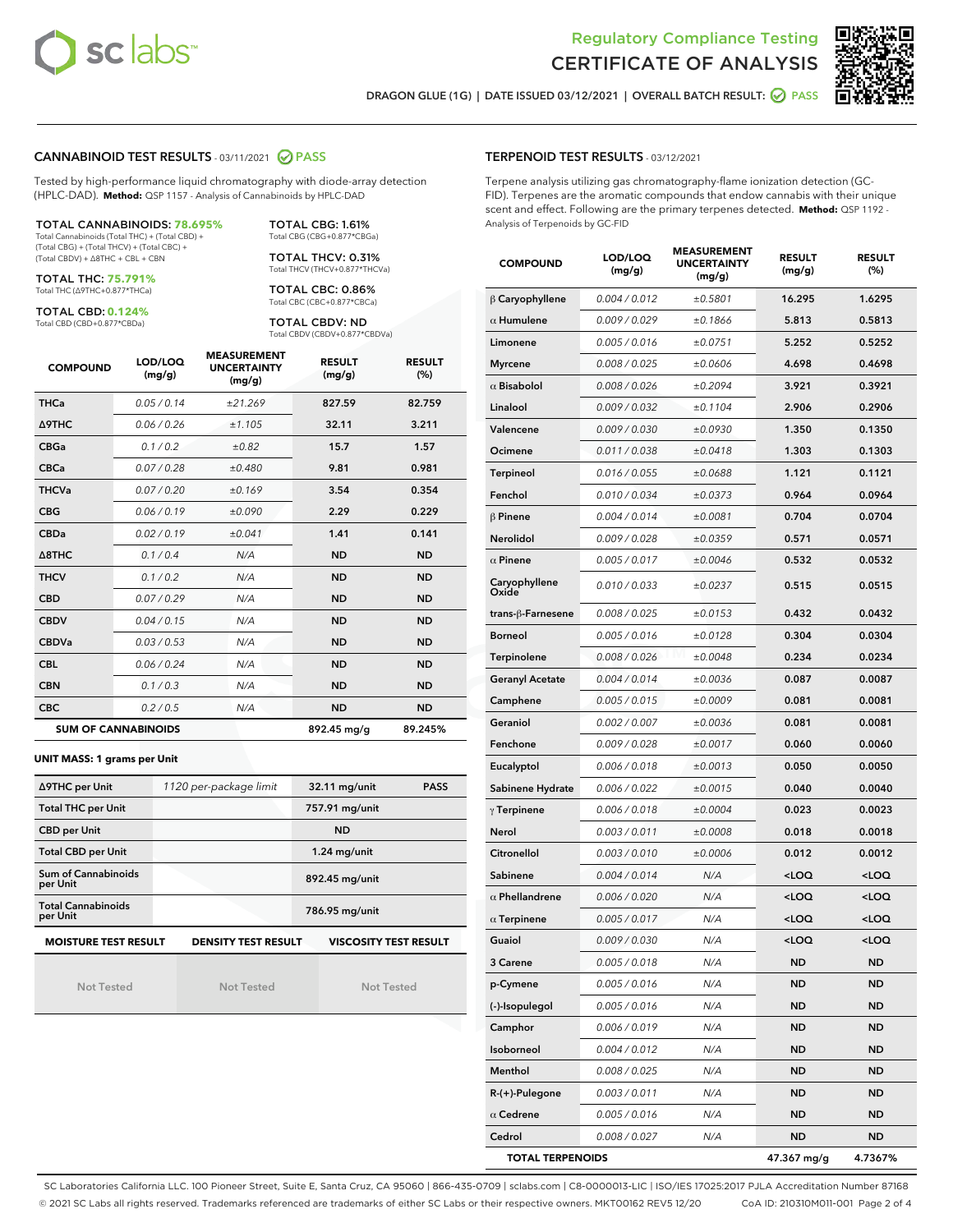



DRAGON GLUE (1G) | DATE ISSUED 03/12/2021 | OVERALL BATCH RESULT: ● PASS

## CATEGORY 1 PESTICIDE TEST RESULTS - 03/12/2021 2 PASS

Pesticide and plant growth regulator analysis utilizing high-performance liquid chromatography-mass spectrometry (HPLC-MS) or gas chromatography-mass spectrometry (GC-MS). \*GC-MS utilized where indicated. **Method:** QSP 1212 - Analysis of Pesticides and Mycotoxins by LC-MS or QSP 1213 - Analysis of Pesticides by GC-MS

| <b>COMPOUND</b>             | LOD/LOQ<br>$(\mu g/g)$ | <b>ACTION</b><br><b>LIMIT</b><br>$(\mu q/q)$ | <b>MEASUREMENT</b><br><b>UNCERTAINTY</b><br>$(\mu g/g)$ | <b>RESULT</b><br>$(\mu g/g)$ | <b>RESULT</b> |
|-----------------------------|------------------------|----------------------------------------------|---------------------------------------------------------|------------------------------|---------------|
| Aldicarb                    | 0.03 / 0.08            | $\ge$ LOD                                    | N/A                                                     | <b>ND</b>                    | <b>PASS</b>   |
| Carbofuran                  | 0.02 / 0.05            | $\ge$ LOD                                    | N/A                                                     | <b>ND</b>                    | <b>PASS</b>   |
| Chlordane*                  | 0.03 / 0.08            | $\ge$ LOD                                    | N/A                                                     | <b>ND</b>                    | <b>PASS</b>   |
| Chlorfenapyr*               | 0.03/0.10              | $\ge$ LOD                                    | N/A                                                     | <b>ND</b>                    | <b>PASS</b>   |
| Chlorpyrifos                | 0.02 / 0.06            | $\ge$ LOD                                    | N/A                                                     | <b>ND</b>                    | <b>PASS</b>   |
| Coumaphos                   | 0.02 / 0.07            | $\ge$ LOD                                    | N/A                                                     | <b>ND</b>                    | <b>PASS</b>   |
| Daminozide                  | 0.02 / 0.07            | $\ge$ LOD                                    | N/A                                                     | <b>ND</b>                    | <b>PASS</b>   |
| <b>DDVP</b><br>(Dichlorvos) | 0.03/0.09              | $>$ LOD                                      | N/A                                                     | <b>ND</b>                    | <b>PASS</b>   |
| Dimethoate                  | 0.03 / 0.08            | $\ge$ LOD                                    | N/A                                                     | <b>ND</b>                    | <b>PASS</b>   |
| Ethoprop(hos)               | 0.03/0.10              | $\ge$ LOD                                    | N/A                                                     | <b>ND</b>                    | <b>PASS</b>   |
| Etofenprox                  | 0.02/0.06              | $>$ LOD                                      | N/A                                                     | <b>ND</b>                    | <b>PASS</b>   |
| Fenoxycarb                  | 0.03 / 0.08            | $\ge$ LOD                                    | N/A                                                     | <b>ND</b>                    | <b>PASS</b>   |
| Fipronil                    | 0.03/0.08              | $>$ LOD                                      | N/A                                                     | <b>ND</b>                    | <b>PASS</b>   |
| Imazalil                    | 0.02 / 0.06            | $\ge$ LOD                                    | N/A                                                     | <b>ND</b>                    | <b>PASS</b>   |
| Methiocarb                  | 0.02 / 0.07            | $\ge$ LOD                                    | N/A                                                     | <b>ND</b>                    | <b>PASS</b>   |
| Methyl<br>parathion         | 0.03/0.10              | $>$ LOD                                      | N/A                                                     | <b>ND</b>                    | <b>PASS</b>   |
| <b>Mevinphos</b>            | 0.03/0.09              | $>$ LOD                                      | N/A                                                     | <b>ND</b>                    | <b>PASS</b>   |
| Paclobutrazol               | 0.02 / 0.05            | $\ge$ LOD                                    | N/A                                                     | <b>ND</b>                    | <b>PASS</b>   |
| Propoxur                    | 0.03 / 0.09            | $\ge$ LOD                                    | N/A                                                     | <b>ND</b>                    | <b>PASS</b>   |
| Spiroxamine                 | 0.03 / 0.08            | $\ge$ LOD                                    | N/A                                                     | <b>ND</b>                    | <b>PASS</b>   |
| Thiacloprid                 | 0.03/0.10              | $\ge$ LOD                                    | N/A                                                     | <b>ND</b>                    | <b>PASS</b>   |

#### CATEGORY 2 PESTICIDE TEST RESULTS - 03/12/2021 @ PASS

| <b>COMPOUND</b>   | LOD/LOQ<br>$(\mu g/g)$ | <b>ACTION</b><br><b>LIMIT</b><br>$(\mu g/g)$ | <b>MEASUREMENT</b><br><b>UNCERTAINTY</b><br>$(\mu g/g)$ | <b>RESULT</b><br>$(\mu g/g)$ | <b>RESULT</b> |
|-------------------|------------------------|----------------------------------------------|---------------------------------------------------------|------------------------------|---------------|
| Abamectin         | 0.03/0.10              | 0.1                                          | N/A                                                     | <b>ND</b>                    | <b>PASS</b>   |
| Acephate          | 0.02/0.07              | 0.1                                          | N/A                                                     | <b>ND</b>                    | <b>PASS</b>   |
| Acequinocyl       | 0.02/0.07              | 0.1                                          | N/A                                                     | <b>ND</b>                    | <b>PASS</b>   |
| Acetamiprid       | 0.02/0.05              | 0.1                                          | N/A                                                     | <b>ND</b>                    | <b>PASS</b>   |
| Azoxystrobin      | 0.02/0.07              | 0.1                                          | N/A                                                     | <b>ND</b>                    | <b>PASS</b>   |
| <b>Bifenazate</b> | 0.01/0.04              | 0.1                                          | N/A                                                     | <b>ND</b>                    | <b>PASS</b>   |
| <b>Bifenthrin</b> | 0.02/0.05              | 3                                            | N/A                                                     | <b>ND</b>                    | <b>PASS</b>   |
| <b>Boscalid</b>   | 0.03/0.09              | 0.1                                          | N/A                                                     | <b>ND</b>                    | <b>PASS</b>   |

|--|

| <b>COMPOUND</b>               | LOD/LOQ<br>(µg/g) | <b>ACTION</b><br><b>LIMIT</b><br>$(\mu g/g)$ | <b>MEASUREMENT</b><br><b>UNCERTAINTY</b><br>(µg/g) | <b>RESULT</b><br>(µg/g) | <b>RESULT</b> |
|-------------------------------|-------------------|----------------------------------------------|----------------------------------------------------|-------------------------|---------------|
| Captan                        | 0.19/0.57         | 0.7                                          | N/A                                                | <b>ND</b>               | <b>PASS</b>   |
| Carbaryl                      | 0.02 / 0.06       | 0.5                                          | N/A                                                | <b>ND</b>               | <b>PASS</b>   |
| Chlorantranilip-<br>role      | 0.04 / 0.12       | 10                                           | N/A                                                | ND                      | <b>PASS</b>   |
| Clofentezine                  | 0.03 / 0.09       | 0.1                                          | N/A                                                | <b>ND</b>               | <b>PASS</b>   |
| Cyfluthrin                    | 0.12 / 0.38       | 2                                            | N/A                                                | <b>ND</b>               | <b>PASS</b>   |
| Cypermethrin                  | 0.11 / 0.32       | 1                                            | N/A                                                | <b>ND</b>               | <b>PASS</b>   |
| Diazinon                      | 0.02 / 0.05       | 0.1                                          | N/A                                                | ND                      | <b>PASS</b>   |
| Dimethomorph                  | 0.03 / 0.09       | 2                                            | N/A                                                | <b>ND</b>               | <b>PASS</b>   |
| Etoxazole                     | 0.02 / 0.06       | 0.1                                          | N/A                                                | <b>ND</b>               | <b>PASS</b>   |
| Fenhexamid                    | 0.03 / 0.09       | 0.1                                          | N/A                                                | <b>ND</b>               | <b>PASS</b>   |
| Fenpyroximate                 | 0.02 / 0.06       | 0.1                                          | N/A                                                | <b>ND</b>               | <b>PASS</b>   |
| Flonicamid                    | 0.03 / 0.10       | 0.1                                          | N/A                                                | <b>ND</b>               | <b>PASS</b>   |
| Fludioxonil                   | 0.03 / 0.10       | 0.1                                          | N/A                                                | ND                      | <b>PASS</b>   |
| Hexythiazox                   | 0.02 / 0.07       | 0.1                                          | N/A                                                | <b>ND</b>               | <b>PASS</b>   |
| Imidacloprid                  | 0.04 / 0.11       | 5                                            | N/A                                                | <b>ND</b>               | <b>PASS</b>   |
| Kresoxim-methyl               | 0.02 / 0.07       | 0.1                                          | N/A                                                | <b>ND</b>               | <b>PASS</b>   |
| Malathion                     | 0.03/0.09         | 0.5                                          | N/A                                                | <b>ND</b>               | <b>PASS</b>   |
| Metalaxyl                     | 0.02 / 0.07       | 2                                            | N/A                                                | <b>ND</b>               | <b>PASS</b>   |
| Methomyl                      | 0.03 / 0.10       | 1                                            | N/A                                                | ND                      | <b>PASS</b>   |
| Myclobutanil                  | 0.03 / 0.09       | 0.1                                          | N/A                                                | <b>ND</b>               | <b>PASS</b>   |
| Naled                         | 0.02 / 0.07       | 0.1                                          | N/A                                                | <b>ND</b>               | <b>PASS</b>   |
| Oxamyl                        | 0.04 / 0.11       | 0.5                                          | N/A                                                | ND                      | <b>PASS</b>   |
| Pentachloronitro-<br>benzene* | 0.03 / 0.09       | 0.1                                          | N/A                                                | <b>ND</b>               | <b>PASS</b>   |
| Permethrin                    | 0.04 / 0.12       | 0.5                                          | N/A                                                | <b>ND</b>               | <b>PASS</b>   |
| Phosmet                       | 0.03 / 0.10       | 0.1                                          | N/A                                                | <b>ND</b>               | <b>PASS</b>   |
| Piperonylbu-<br>toxide        | 0.02 / 0.07       | 3                                            | N/A                                                | <b>ND</b>               | <b>PASS</b>   |
| Prallethrin                   | 0.03 / 0.08       | 0.1                                          | N/A                                                | <b>ND</b>               | <b>PASS</b>   |
| Propiconazole                 | 0.02 / 0.07       | 0.1                                          | N/A                                                | <b>ND</b>               | <b>PASS</b>   |
| Pyrethrins                    | 0.04 / 0.12       | 0.5                                          | N/A                                                | ND                      | PASS          |
| Pyridaben                     | 0.02 / 0.07       | 0.1                                          | N/A                                                | ND                      | PASS          |
| Spinetoram                    | 0.02 / 0.07       | 0.1                                          | N/A                                                | <b>ND</b>               | <b>PASS</b>   |
| Spinosad                      | 0.02 / 0.07       | 0.1                                          | N/A                                                | ND                      | <b>PASS</b>   |
| Spiromesifen                  | 0.02 / 0.05       | 0.1                                          | N/A                                                | <b>ND</b>               | <b>PASS</b>   |
| Spirotetramat                 | 0.02 / 0.06       | 0.1                                          | N/A                                                | <b>ND</b>               | <b>PASS</b>   |
| Tebuconazole                  | 0.02 / 0.07       | 0.1                                          | N/A                                                | ND                      | <b>PASS</b>   |
| Thiamethoxam                  | 0.03 / 0.10       | 5                                            | N/A                                                | <b>ND</b>               | <b>PASS</b>   |
| Trifloxystrobin               | 0.03 / 0.08       | 0.1                                          | N/A                                                | <b>ND</b>               | <b>PASS</b>   |